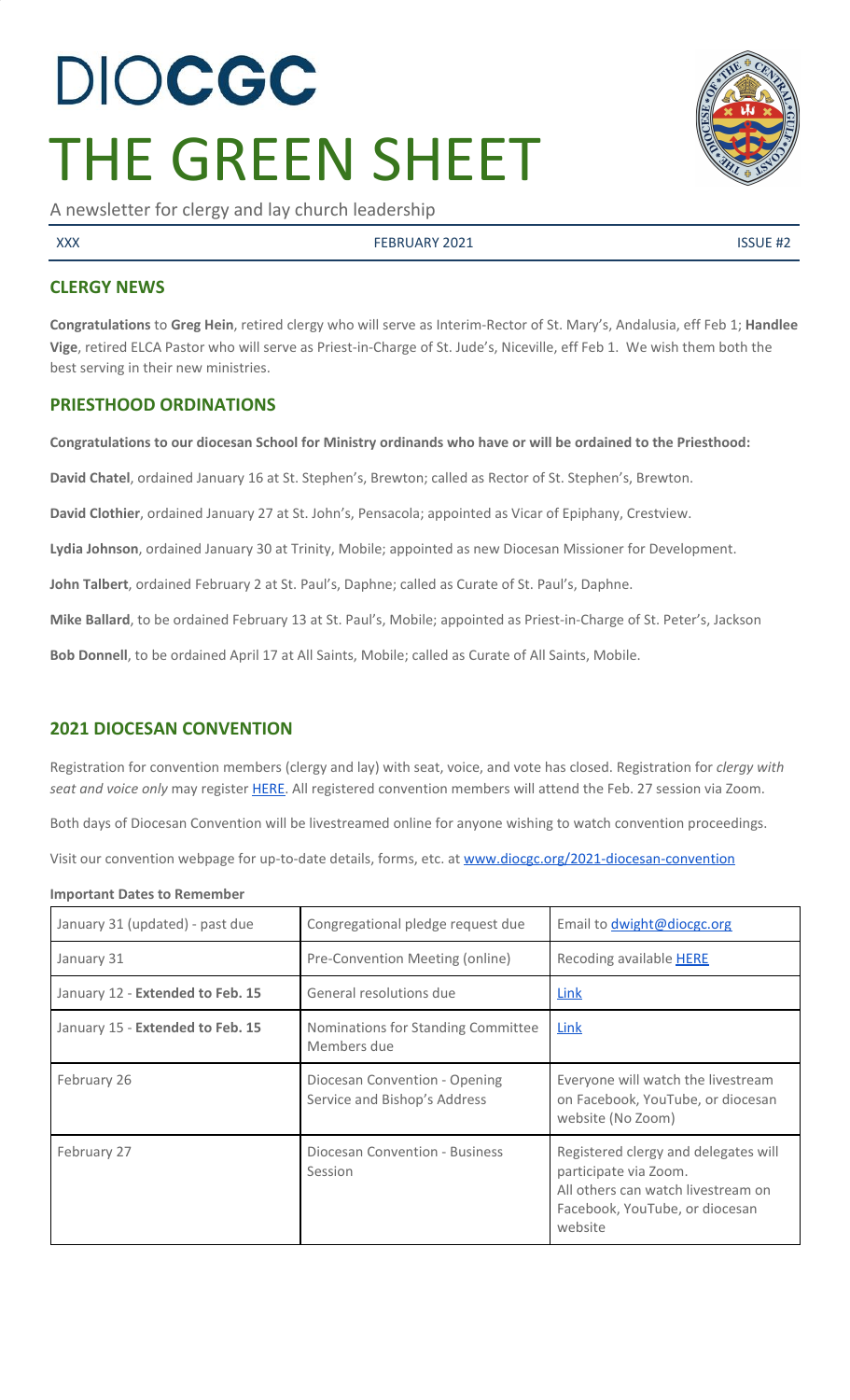#### **SPECIAL 2020 PAROCHIAL REPORT FORM**

Following the October 9-12, 2020 meeting of Executive Council, the Rev. Canon Michael Barlowe, Executive Officer of the General Convention, announced that the form for the 2020 Parochial Report is now viewable on the General Convention website in English[:https://www.generalconvention.org/forms-and-instructions](https://www.generalconvention.org/forms-and-instructions).

#### **Parochial Reports will be due to dioceses on March 1, 2021**.

Here is the link to The Episcopal Church's press release regarding the special form: <https://episcopalchurch.org/posts/publicaffairs/special-2020-parochial-report-form>.

#### **NEW INITIATIVE FROM EPISCOPAL CHURCH FOUNDATION: ECF360**

The Episcopal Church Foundation has a newest initiative, ECF360, a new single online source for raising financial resources for your Episcopal parish or organization. ECF360 begins with three main areas to assist your efforts: Annual Stewardship & Giving, Capita Campaigns & Special Appeals, and ECF Financial Resources. [LEARN](https://www.ecfvp.org/ecf360) MORE HERE.

#### **REMINDER: SAFEGUARDING TRAINING (ONLINE)**

Over the course of last year, churches with youth programs may have created new opportunities to engage with their youth through online video conferencing apps like Zoom. While there are no current Safeguarding modules specifically addressing online interaction with video conferencing apps, there is a module on social media safety. We recommend to anyone who works with children and young people to please review such guidelines to help protect everyone involved. Additionally, here is a video that addresses some best practices: <https://www.youtube.com/watch?v=r4G26I08D40>.

Our ministries to children and youth are a vital part of the mission of our church; training in the prevention, detection, and reporting of sexual abuse helps us to provide a safe environment. Safeguarding is primarily about *abuse prevention training* and is **mandatory** for those working with and around children and youth. Anyone can take these online modules at any time and at your own pace. Enrolling is simple; just follow the few steps in our short guideline document available on the diocesan website: [https://docs.wixstatic.com/ugd/ca270f\\_efa8f4dca14f48a3ada58d6efc090309.pdf](https://docs.wixstatic.com/ugd/ca270f_efa8f4dca14f48a3ada58d6efc090309.pdf)

#### **2020 LOGIN CREDENTIALS FOR TENS STEWARDSHIP MATERIALS**

**NOTE:** As soon as we have the new login credentials for 2021, we will make them available to you; continue using 2020's.

We are a diocesan member of [T](http://r20.rs6.net/tn.jsp?f=0012pqt_t4bfTKnRF8Xmufb-M4Ry8JkNpVzuf-DfMr466n2fJlrEabEgWXavWDn2Hx3i5ph5cMsQu0KkvBM2IIao7IcazXgBLtGdZrXLuo4poO7i2eq_EiuExGDSC-wd1a3AjKcDRDPj18=&c=9_JBIUfw9Y9WIzA02dVBmW_Dc5eF3SbOEA5-vLB-MbLj0nQWfaMvNg==&ch=bNQQUmRhILUjCbu1RkHCQ0rqqsD1-RBYprcIQ3NuhLlaKPcsXS1TyQ==)ENS, The Episcopal Network for [Stewardship](http://r20.rs6.net/tn.jsp?f=0012pqt_t4bfTKnRF8Xmufb-M4Ry8JkNpVzuf-DfMr466n2fJlrEabEgWXavWDn2Hx3i5ph5cMsQu0KkvBM2IIao7IcazXgBLtGdZrXLuo4poO7i2eq_EiuExGDSC-wd1a3AjKcDRDPj18=&c=9_JBIUfw9Y9WIzA02dVBmW_Dc5eF3SbOEA5-vLB-MbLj0nQWfaMvNg==&ch=bNQQUmRhILUjCbu1RkHCQ0rqqsD1-RBYprcIQ3NuhLlaKPcsXS1TyQ==). With our membership comes the ability for all of our churches to use the materials advertised by TENS. They include all the printable materials and resources for an eight week giving campaign. This year's materials combined with the ZOOM workshops in July and August will help you and your congregation navigate these new times, using technical and pastoral best practices. Please download the tools through the members portal and invite your stewardship teams to sign up for workshops.

The login credentials change each year for members. Website: <https://www.tens.org/resources/member-resources/> Please note the login credentials for 2020: **Username:** 1PETER **Password:** FOUR:10

#### **INSURANCE UPDATES**

- Clergy Imputed Income letters were sent to churches last month; this amount needs to be included as part of their taxable income for 2020. It should be reported on the church's final 941 quarterly report, and included as total wages on W-2 form with a notation in Box 12 (Code C.). If you need this info to be resent, please let Kim or Dwight know.
- All 2021 medical/dental information and supporting documents are available on our website. This includes our premium rates, plan / benefit summaries, and other helpful information. Please visit: [www.diocgc.org/benefits](http://www.diocgc.org/benefits) for this information.
- Please visit our website for additional insurance info:
	- <https://www.diocgc.org/congregational-resources>
	- Risk Management & Insurance Basics for Religious Organizations [\(recommended\)](https://2f23db9c-81c0-437f-88c1-0d3b99fdb03d.filesusr.com/ugd/ca270f_0fc945a39bad470191c4075c97602c08.pdf)
	- Safety and Insurance Handbook for Churches [\(recommended\)](https://2f23db9c-81c0-437f-88c1-0d3b99fdb03d.filesusr.com/ugd/4525a9_6b89020a60b040f49e2f7feb44b56873.pdf)

#### **MUSIC LICENSING**

If your church offers music during services, it is important to follow all copyright guidelines, which includes maintaining a license to perform, broadcast, or print copyrighted music. Review your church's licensing agreements, and be sure to add the streaming option if you are broadcasting services online. Recommended licensing companies include [One](https://onelicense.net/) [License,](https://onelicense.net/) Christian Copyright Licensing [International](https://us.ccli.com/)(CCLI), Christian [Copyright](https://christiancopyrightsolutions.com/) Solutions.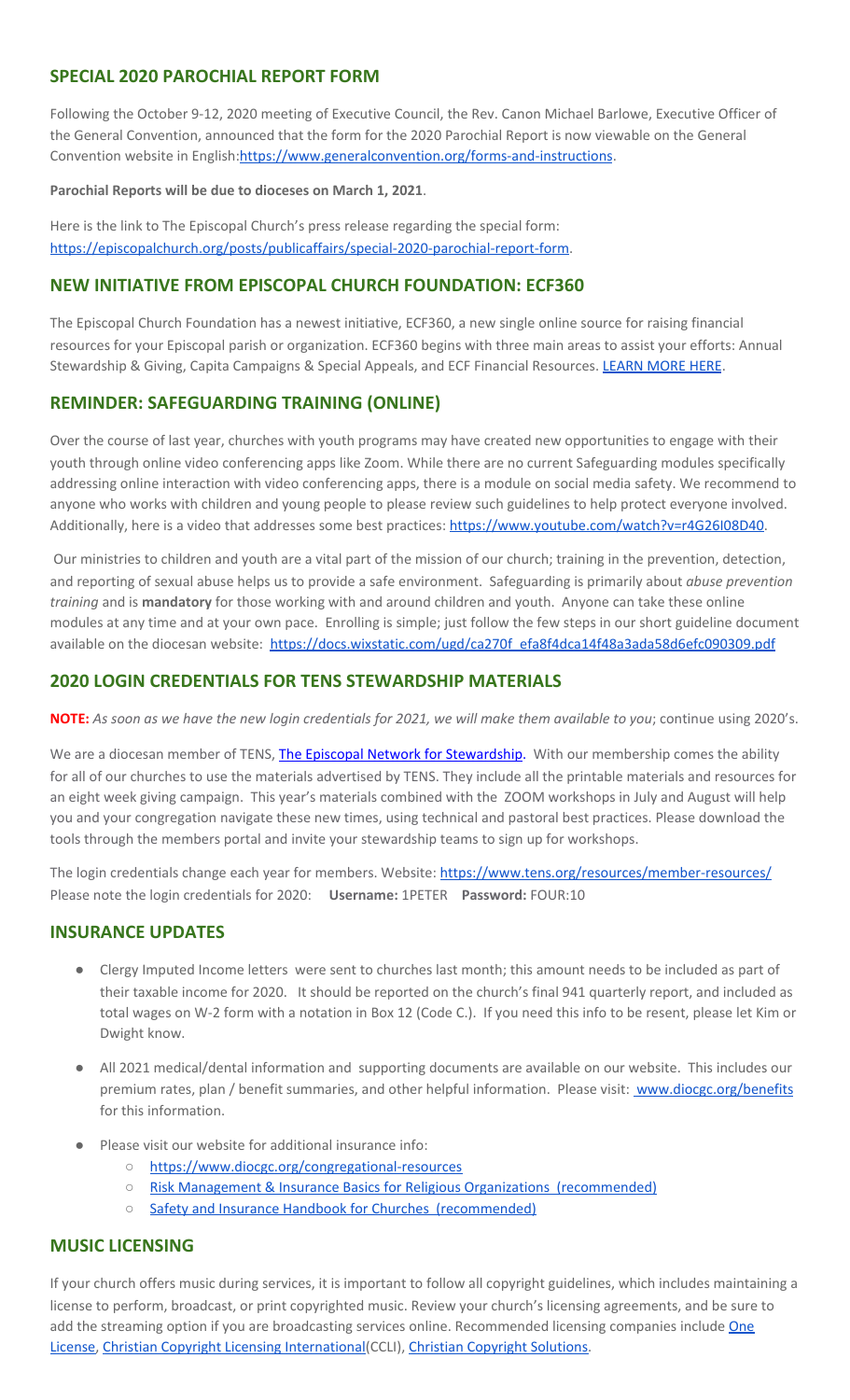### **CONGREGATIONS IN TRANSITION (as of 2/1/2021)**

| Dothan, Nativity                                                | Supply                                  |
|-----------------------------------------------------------------|-----------------------------------------|
| Foley, St. Paul's                                               | Interim in place and profile now online |
| Milton, St. Mary's                                              | Interim in place                        |
| Panama City Beach, Episcopal Churches of (Grace and St. Thomas) | Receiving names                         |
| St. Luke's, Marianna                                            | Call issued and accepted                |
| St. Mark's, Troy                                                | Interviewing                            |
| St. Mary's, Andalusia                                           | Interim in place                        |
| St. James, Eufaula                                              | <b>Beginning process</b>                |
| St. Jude's, Niceville                                           | Interim in place                        |

For information, please contact:

The Rev. Massey Gentry, Canon to the Ordinary, at [mgfairhope@gmail.com](mailto:mgfairhope@gmail.com) or (251) 459-4169. **Please do not contact the openings directly.**

#### **REMINDERS:**

- Your annual church financial audit is due to the diocesan office by September 1 (per Canons). We fully understand if you are delayed due to COVID closure / distancing difficulties. We ask that you notify Kim or Dwight to provide a status of when you plan to complete your audit. Thank you to those churches that have completed your audit or checked in with us!
- Note that the 2021 Tax Guides will be released shortly (for 2020 tax year). It will be posted at: .<https://www.cpg.org/active-clergy/retirement/tax-resources/> Clergy income tax return info from the previous tax year are below: 2020 Clergy Tax Return [Preparation](https://www.cpg.org/linkservid/D998735C-CE21-6189-EB815B133ECD868A/showMeta/0/?label=2020%20Clergy%20Tax%20Return%20Preparation%20Guide%20for%202019%20Tax%20Returns) Guide for 2019 Returns CPG [Supplement](https://www.cpg.org/linkservid/DA0301BC-D8CF-06D3-C4C6BAB106394432/showMeta/0/?label=Supplement%20to%20the%202020%20Clergy%20Tax%20Return%20Preparation%20Guide%20for%202019%20Returns) to the 2020 Clergy Tax Return Preparation Guide

# **LEARN - PRAY - ACT RESOURCES AVAILABLE**

Bishop Russell recently called out for a recommitment to our work of Becoming Beloved Community. The Commission on Racial Justice & Reconciliation gathered resources for us to do this work. You can find the resources at [www.diocgcorg/learn-pray-act.](http://www.diocgcorg/learn-pray-act)

# **COVID-19 RESOURCES**

Please visit [www.diocgc.org/concerning-covid19](http://www.diocgc.org/concerning-covid19) for all updates pertaining to diocesan recommended resources during the COVID-19 pandemic. PPP loan forgiveness rules are still changing so stay tuned!

#### **JOB POSTINGS** Submit a job [posting](https://www.emailmeform.com/builder/form/0cZqC653GdH24p01aWQDfUh)

**No postings at this time.**

# **FACEBOOK GROUP FOR CHURCH COMMUNICATORS**

Jenn Johnson, diocesan missioner for communications, moderates a closed Facebook Group for anyone who is involved in church communications within our diocese. It is a way to share ideas and resources, or pose questions and concerns. To join, contact Jenn at [jenn@diocgc.org.](mailto:jenn@diocgc.org)

#### **COMMUNICATIONS QUICK LINKS**

Submit an article for [publication](http://www.emailmeform.com/builder/form/XqOP984Ae60c8m6ynr) Submit a [church/community](http://www.emailmeform.com/builder/form/eOM4Bb6VTb78y20Wrapf8) event Submit a job [posting](https://www.emailmeform.com/builder/form/0cZqC653GdH24p01aWQDfUh)

#### **CYCLES OF PRAYER FOR DIOCESE AND PRISON MINISTRY**

Congregations are asked to include both our Diocesan Cycle of Prayer and our Prison Ministry Cycle of Prayer in their Prayers of the People, newsletters and/or bulletins. Both are available at [www.diocgc.org/cycle-of-prayer.](http://www.diocgc.org/cycle-of-prayer)